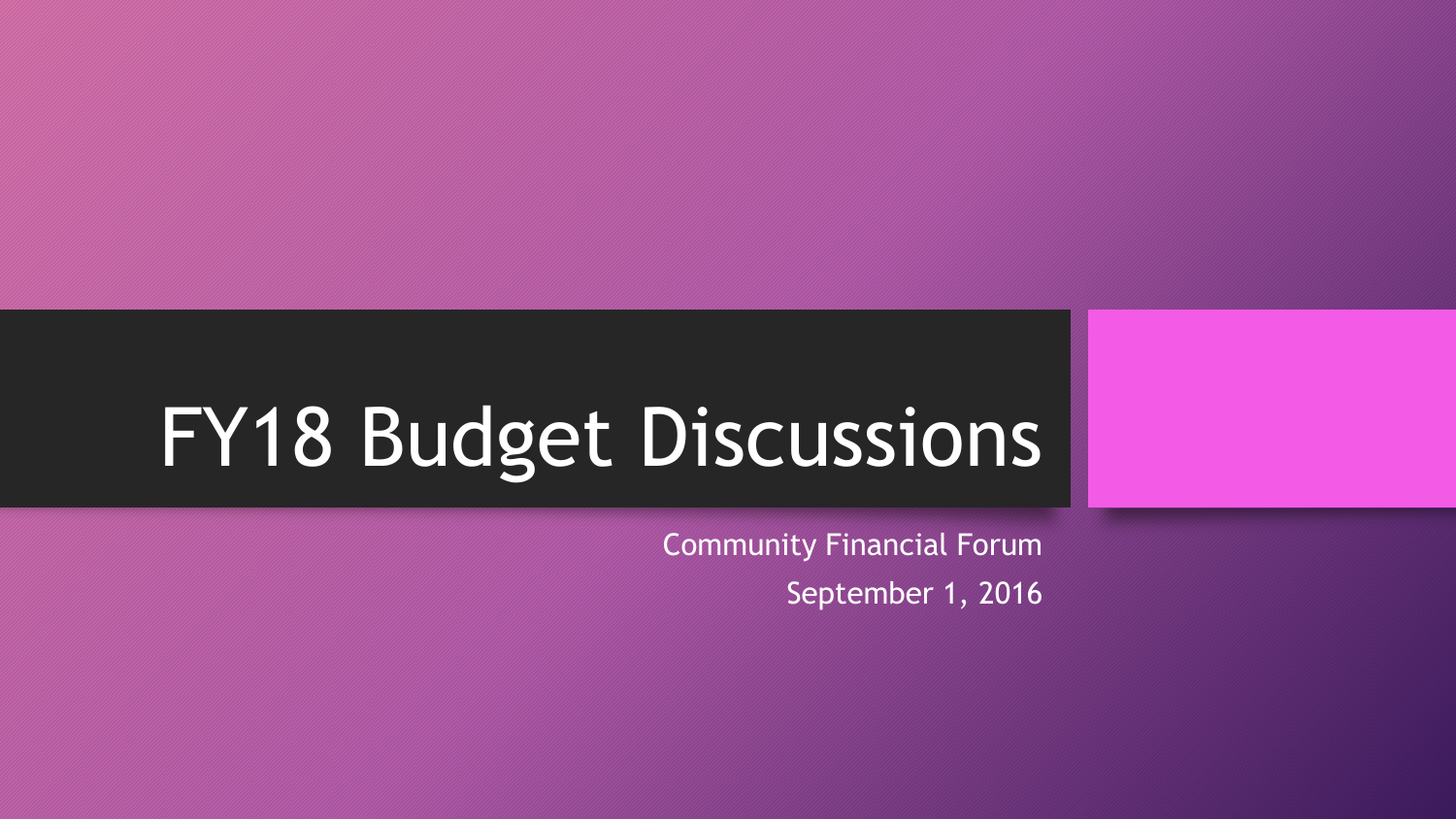# Challenges Facing Our School District Over the Next Few Years

- 1. Retaining and Attracting Staff
- 2. Developing well balanced and prepared students for college, career, and life
- 3. Supporting teachers and administrators as we transition to more rigorous standards and curriculum
- 4. Continuing to improve our special education services and indistrict programs
- 5. Identifying long term space needs to address program changes
- 6. Remaining comparable and competitive with area schools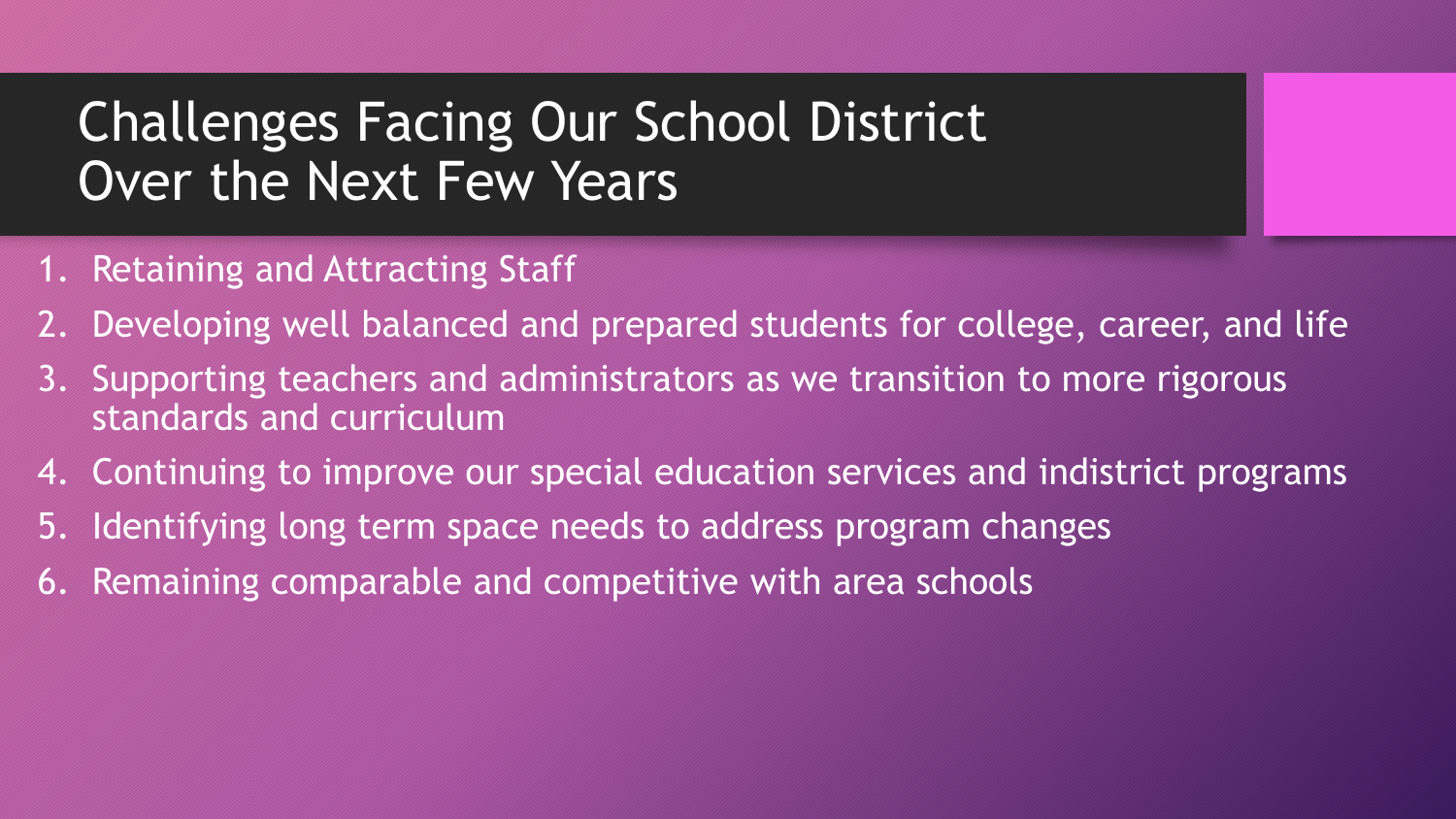### Prioritized Resources Needed to Address Challenges and Structural Deficit *Based on Selectmen Vote on 7.5 million dollar ballot question*

| Area                                                                         | <b>Resources</b>                                                                   | <b>Funding Needed</b> | <b>Addresses</b><br>Challenge(s) |
|------------------------------------------------------------------------------|------------------------------------------------------------------------------------|-----------------------|----------------------------------|
| Structural Deficit (.7% Budget Increase in FY18)                             | To address gap between available revenue and level<br>service budget               | \$2,000,000           | 1, 2, 3, 4, 5, 6                 |
| <b>Salary Adjustments</b>                                                    | Staff salary                                                                       | \$360,000             | 1,6                              |
| <b>Curriculum Supervision Leadership</b>                                     | 2.0 FTE PreK-8 Curriculum Coordinators                                             | \$195,000             | 3,4,6                            |
| Additional Supports for Struggling Students<br>(Tutors, BCBA)                | 4.0 FTE Academic Tutors<br>.5 FTE Board Certified Behavior Analyst or Equivalent   | \$107,000             | 2,6                              |
| Special Education Leadership                                                 | .5 FTE Assistant Director for Student Services                                     | \$48,000              | 1,4                              |
| Middle School Health Education                                               | 2.5 FTE Health/PE Teachers at Parker and Coolidge                                  | \$140,000             | 2,6                              |
| High School Program Improvement                                              | 2.0 FTE Teachers for AP and Electives                                              | \$110,000             | 2,6                              |
| <b>School Transformation Grant Funded Positions</b><br>(Funded through FY19) | 1.0 FTE Data Analyst<br>1.0 FTE Administrator for Social and Emotional<br>Learning | $\overline{0}$        | 2,3,4                            |
| <b>Total</b>                                                                 |                                                                                    | \$2,960,000           |                                  |

#### **Challenges**

- 1. Retaining and Attracting Staff
- 2. Developing well balanced and prepared students for college and career
- 3. Supporting teachers and administrators as we transition to more rigorous standards and curriculum
- 4. Continuing to improve our special education services and in district programs
- 5. Identifying long term space needs to address program changes
- 6. Remaining competitive with area schools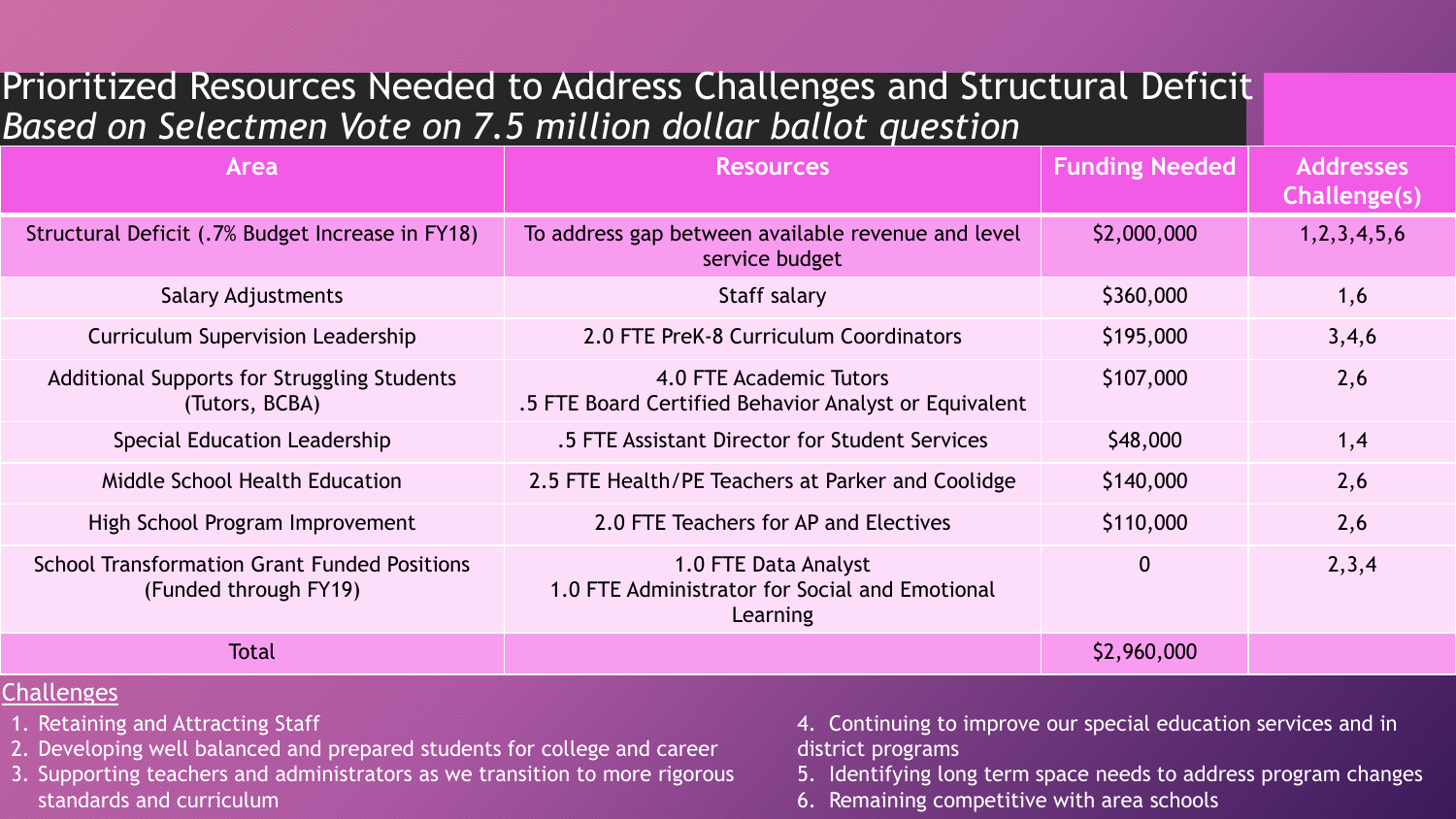### Impact if Override Does Not Pass

Community Financial Forum September 1, 2016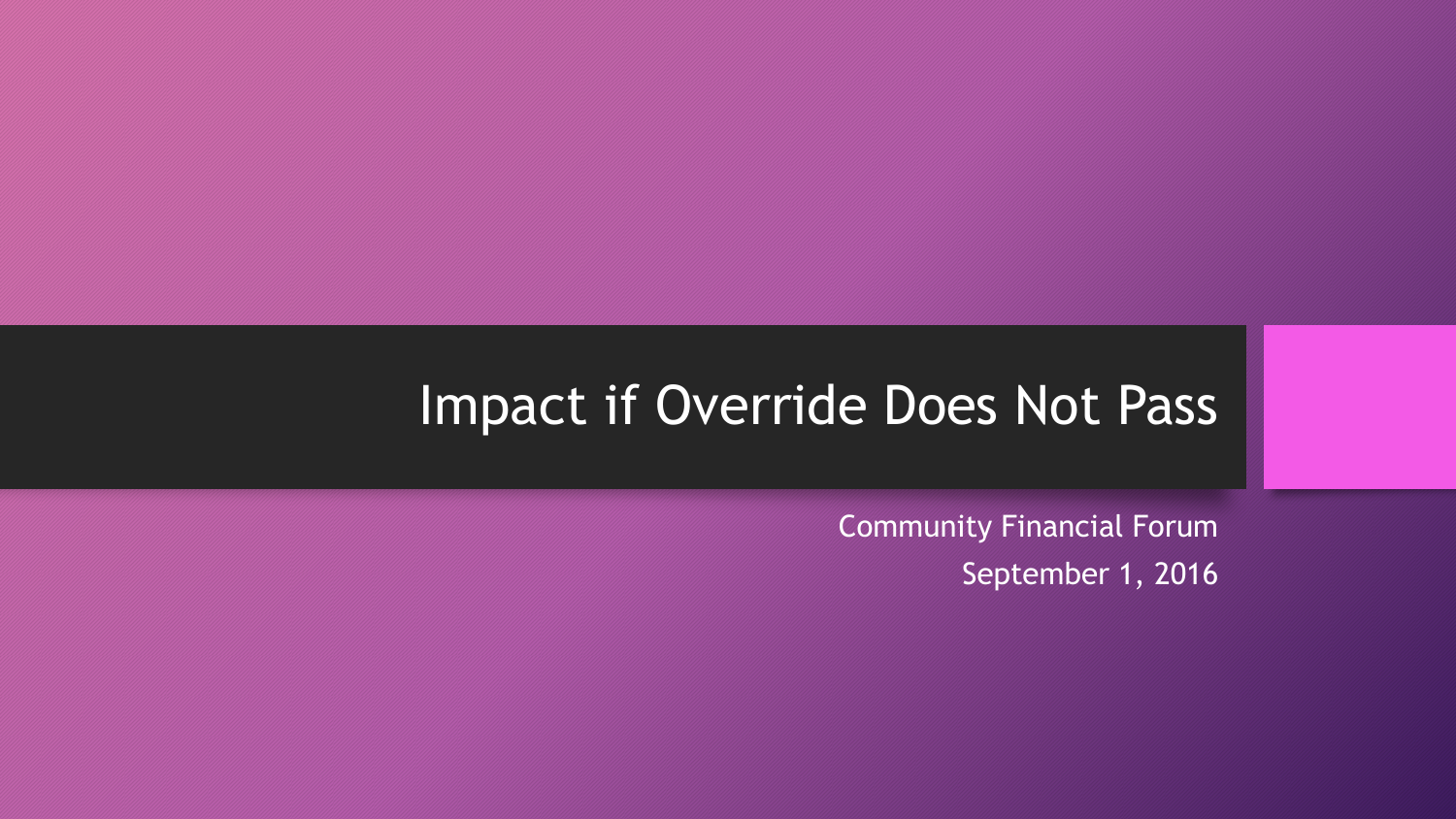### Can we just reduce expenses without reducing staff?

#### **For example: FY18 School department budget (estimated)**

- Wages \$35.78 million
- Expenses \$ 7.15 million **CUTS: \$ 1,950,083**

#### **Expenses by Cost Center (in millions)**

- \$0.21 Administration (legal, audit, employee physicals, licensing)
- \$1.25 Regular Day (text and materials, supplies, pd, classroom technology)
- \$4.81 Special Education (transportation, Out of District Tuitions, adaptive text and materials)
- \$0.38 School Facilities (Contracted cleaning services and supplies)
- \$0.50 Districtwide Programs (Health, extra curricular, athletics, technology infrastructure)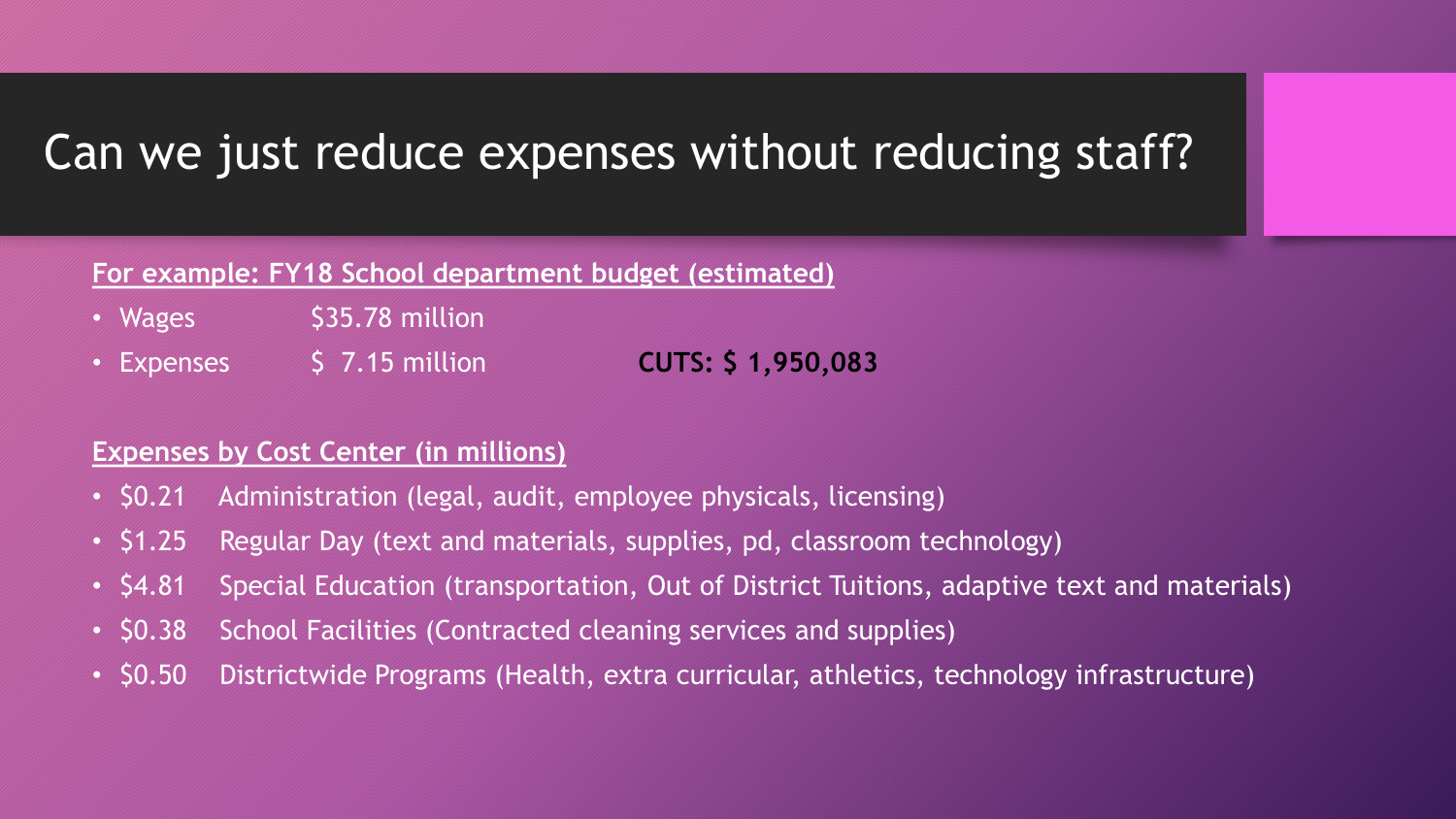# If Override Is Not Approved

- 4<sup>th</sup> Year in a Row of Making Reductions to Level Service Budget
- Approximately \$2,000,000 in reductions
	- Majority of Reductions (85%) will be personnel
	- Non-Personnel expenses would be one time cut for FY18 and would need to be restored the following year.
- Potential list is in general terms of the types of cuts that would be necessary to reach \$2,000,000 in reductions to the FY18 budget
	- 30-35 FTE in Personnel (5% of the total staff in the district)
- Any reductions of this magnitude will have an impact on student outcomes and on students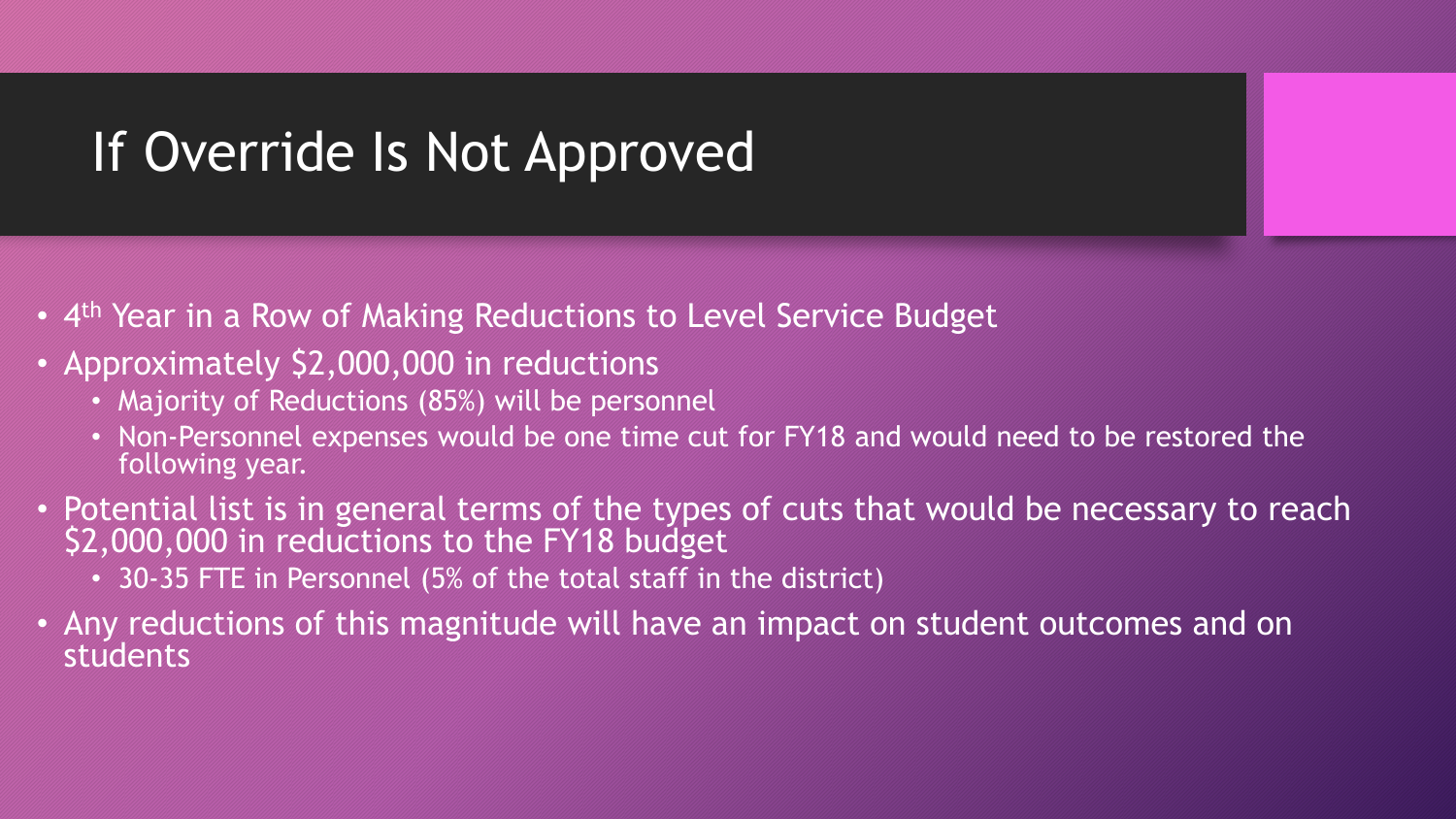### Scope of Reductions if Override is not Approved

| Level                              | <b>Reduction</b>                          | <b>Impact Information</b>                                                                                                                                                                                                                                                                                                                                     |
|------------------------------------|-------------------------------------------|---------------------------------------------------------------------------------------------------------------------------------------------------------------------------------------------------------------------------------------------------------------------------------------------------------------------------------------------------------------|
| <b>Elementary</b><br><b>School</b> | $4-5$ FTE<br>Classroom<br><b>Teachers</b> | Classroom Teacher Reductions at this level for second year in a row<br>Increase in class sizes at some grade levels in some schools to up to 26 students in Grades K-2 and 28<br>students in Grades 3-5 (Based on current classroom projections)<br>Would not be able to conform to School Committee class sizes guidelines established in 2005.              |
| <b>Elementary</b><br><b>School</b> | 12-13 FTE<br><b>Support Staff</b>         | Elimination of non-mandated classroom personnel or support staff.<br>Level of support currently being provided to both teachers and students would be significantly<br>decreased.                                                                                                                                                                             |
| <b>Middle</b><br><b>School</b>     | 10-11 FTE<br>Classroom<br><b>Teachers</b> | Increase in class sizes<br>Elimination of programs and/or course offerings<br>Would cause a change in the middle school interdisciplinary model and impact vertical course<br>opportunities/pathways as students enter high school                                                                                                                            |
| <b>High School</b>                 | $3-4$ FTE<br>Classroom<br><b>Teachers</b> | Classroom teacher reductions at this level for second year in a row<br>Increase in class sizes<br>$\bullet$<br>Elimination of specific programs and/or courses (for instance AP offerings and/or electives).<br>Impact on current RMHS Graduation requirements<br>Reduced course access for some students<br>Potential negative impact on college acceptances |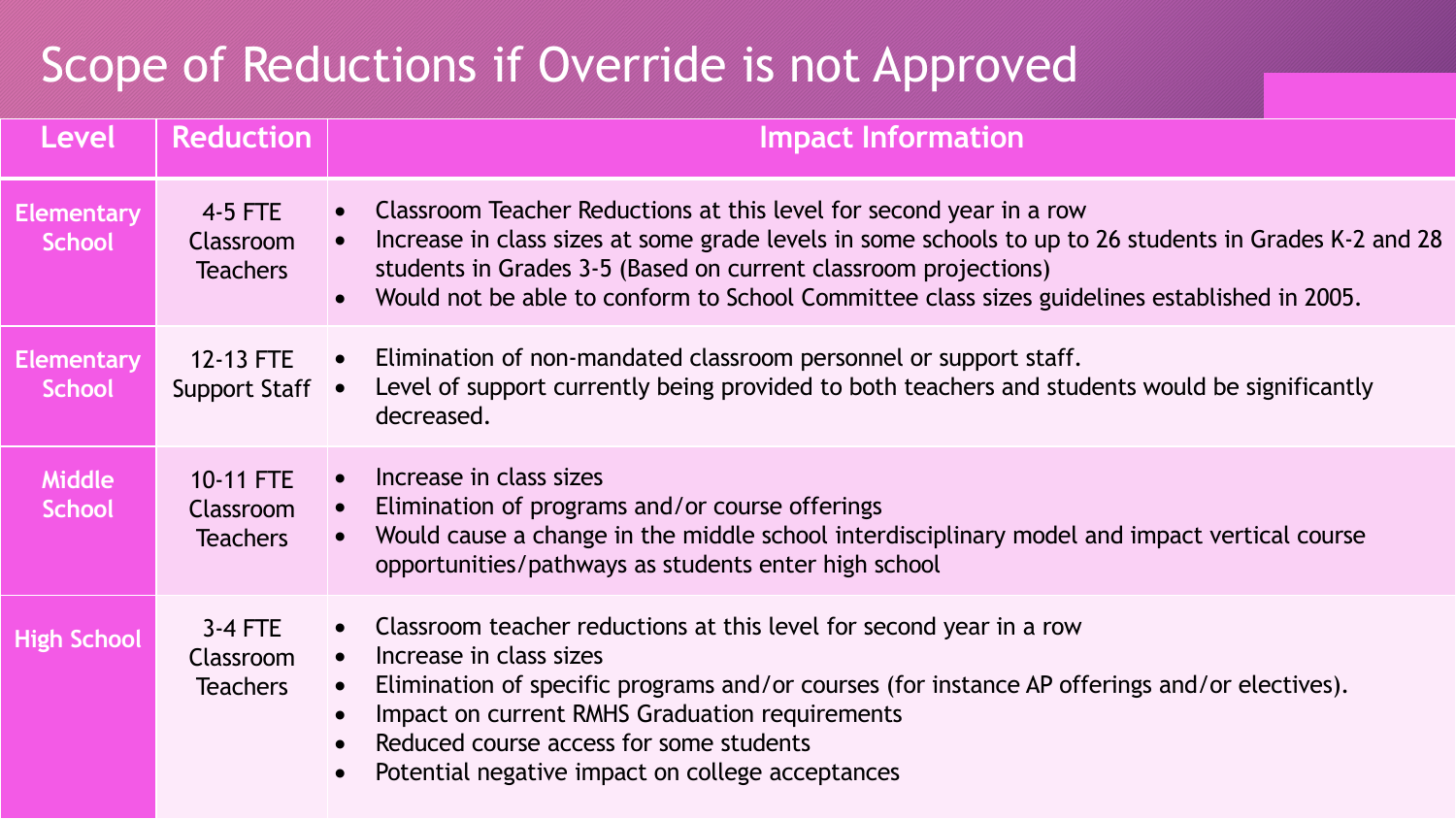# Scope of Reductions if Override is not Approved

| Level             | <b>Reduction</b>                     | <b>Impact Information</b>                                                                                                                                                                                                                                                                                                |
|-------------------|--------------------------------------|--------------------------------------------------------------------------------------------------------------------------------------------------------------------------------------------------------------------------------------------------------------------------------------------------------------------------|
| <b>District</b>   | $1-2$ FTE<br><b>District</b>         | Reduced support for administrators, teachers, and families<br>Further increase the workload of the building principals and school-level staff<br>$\bullet$                                                                                                                                                               |
| <b>All levels</b> | Curriculum<br>funding                | Impact on continuing implementation of the Science curriculum and alignment with<br>the recently updated Massachusetts Curriculum Framework for Science &<br>Technology/Engineering<br>• Years 2 and 3 of Science/Engineering implementation will depend on FinCom and<br>Town Meeting's support of Free Cash allocation |
| <b>All levels</b> | <b>Building per</b><br>pupil budgets | Reduction of materials and supplies for classrooms and teachers.                                                                                                                                                                                                                                                         |
| <b>All levels</b> | Professional<br>development          | Less training for teachers and a delay in professional development plans for<br>instructional practices aligned with new curriculum.                                                                                                                                                                                     |
| <b>All levels</b> | Technology                           | Delayed replacement of computers and less availability of technology for<br>students in Grades K-12                                                                                                                                                                                                                      |